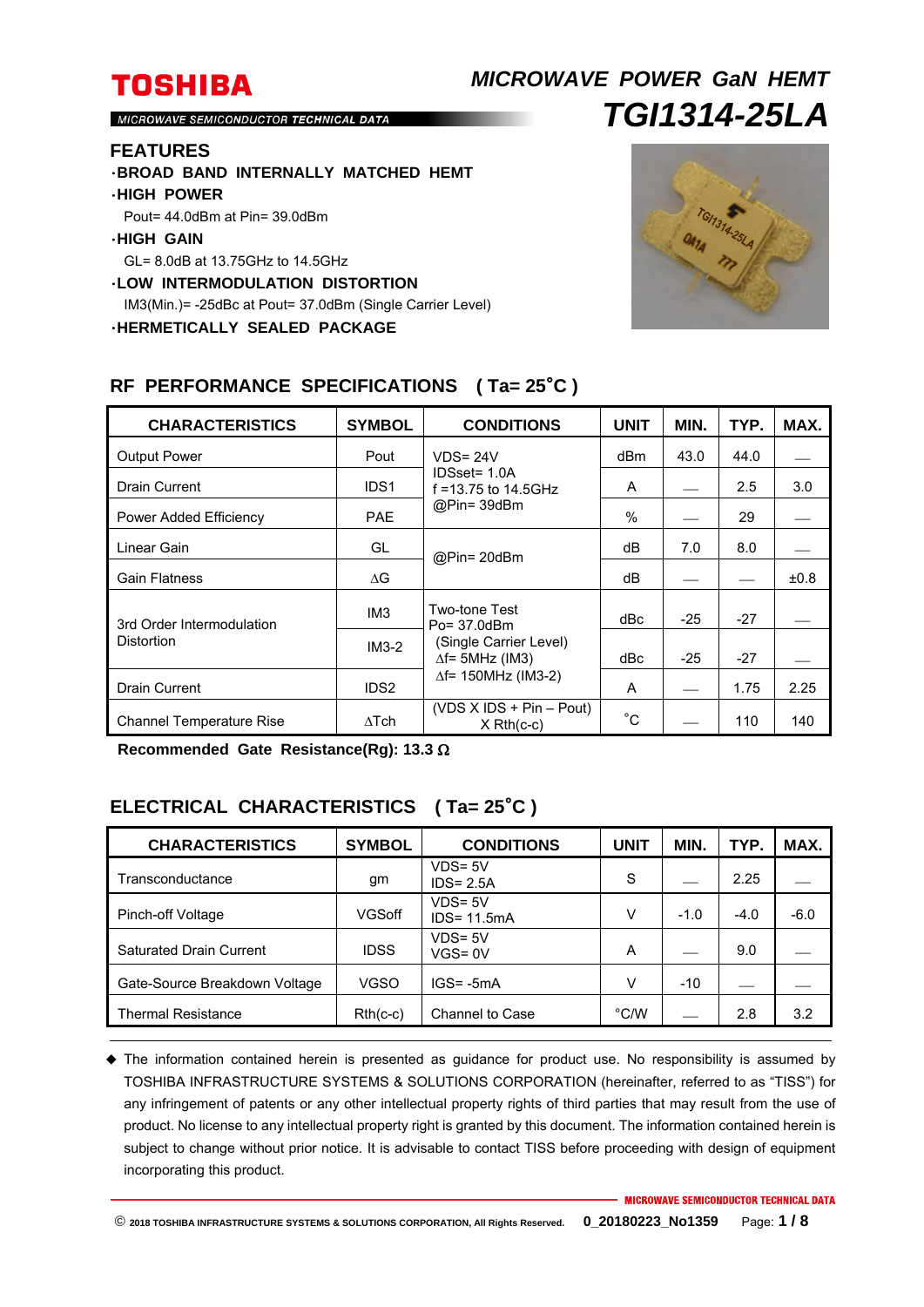MICROWAVE SEMICONDUCTOR TECHNICAL DATA

# **ABSOLUTE MAXIMUM RATINGS ( Ta= 25**°**C )**

| <b>CHARACTERISTICS</b>             | <b>SYMBOL</b> | <b>UNIT</b> | <b>RATING</b>   |
|------------------------------------|---------------|-------------|-----------------|
| Drain-Source Voltage               | <b>VDS</b>    |             | 50              |
| Gate-Source Voltage                | <b>VGS</b>    |             | $-10$           |
| <b>Drain Current</b>               | <b>IDS</b>    | A           | 7.5             |
| Total Power Dissipation (Tc= 25°C) | PT            | W           | 70              |
| <b>Channel Temperature</b>         | Tch           | $^{\circ}C$ | 250             |
| Storage Temperature                | Tstg          | °C.         | $-65$ to $+175$ |

# **PACKAGE OUTLINE (7-AA07A)**



### **HANDLING PRECAUTIONS FOR PACKAGE MODEL**

Soldering iron should be grounded and the operating time should not exceed 10 seconds at 260°C or 3 seconds at 350°C.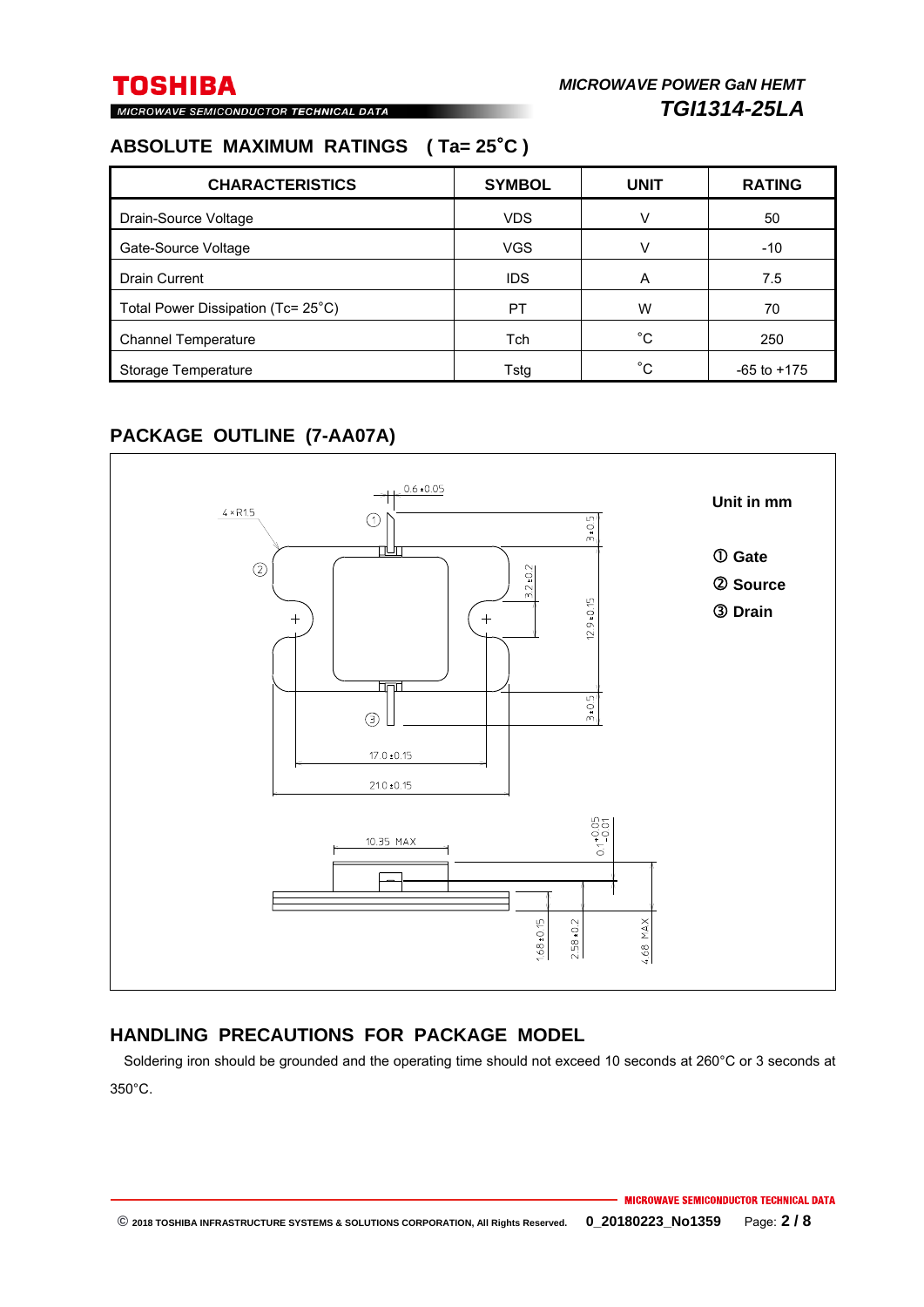*MICROWAVE POWER GaN HEMT TGI1314-25LA* 

### MICROWAVE SEMICONDUCTOR TECHNICAL DATA

### ・**Pout , Gain , PAE , IDS vs. Pin**

VDS= 24 V, IDSset= 1.0 A, f= 13.75, 14.1, 14.5 GHz, Ta= +25 ℃







### **MICROWAVE SEMICONDUCTOR TECHNICAL DATA © 2018 TOSHIBA INFRASTRUCTURE SYSTEMS & SOLUTIONS CORPORATION, All Rights Reserved. 0\_20180223\_No1359** Page: **3 / 8**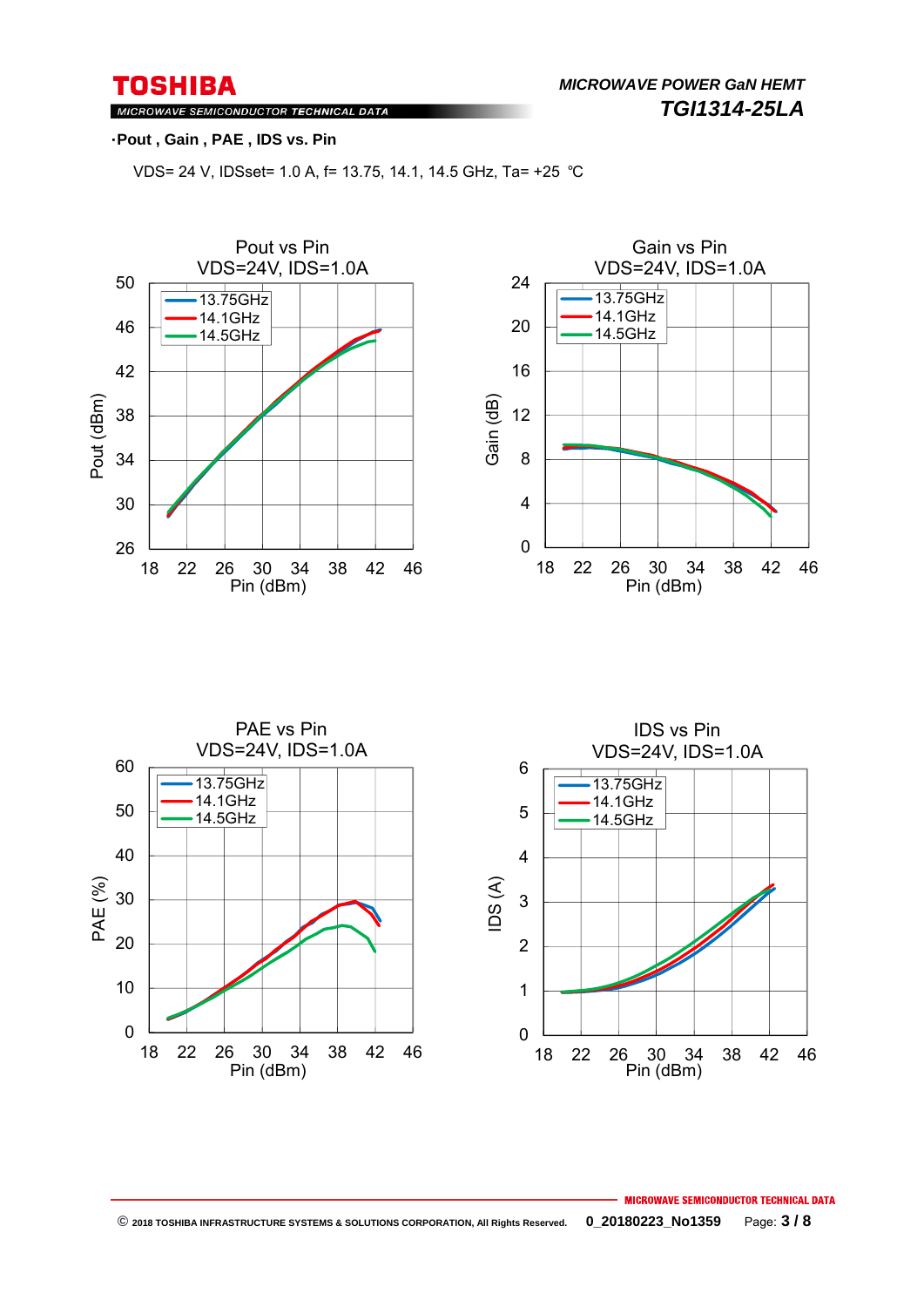MICROWAVE SEMICONDUCTOR TECHNICAL DATA

#### ・**IM3, IM5 vs. Pout**

VDS= 24 V, IDSset= 1.0 A, f= 13.75, 14.1, 14.5 GHz, ∆f= 5 MHz , Ta= +25 ℃



・**IM3-2, IM5-2 vs. Pout**

VDS= 24 V, IDSset= 1.0 A, f= 13.75, 14.1, 14.5 GHz, ∆f= 150 MHz , Ta= +25 ℃

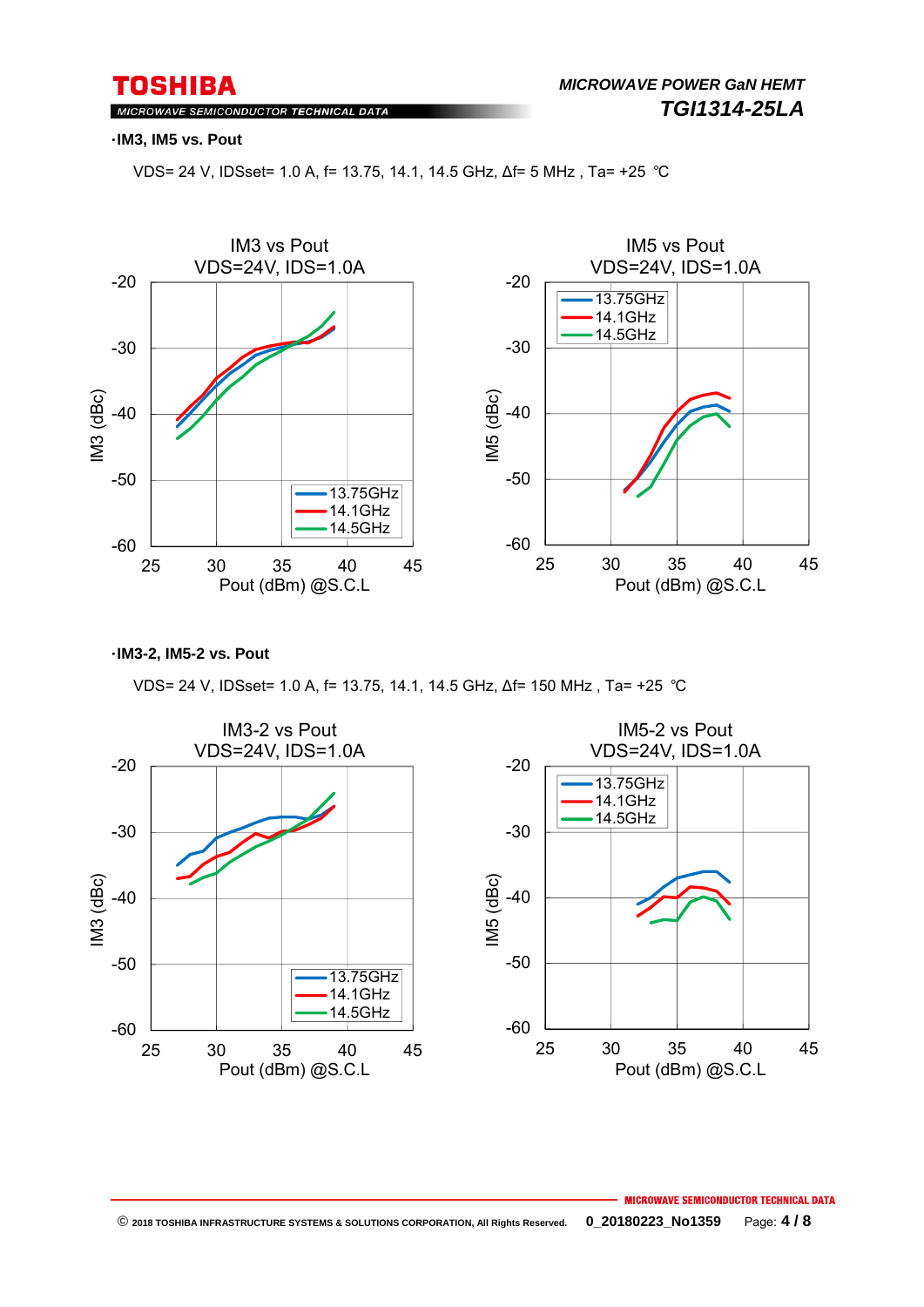*MICROWAVE POWER GaN HEMT TGI1314-25LA* 

MICROWAVE SEMICONDUCTOR TECHNICAL DATA

#### ・**Pout , Gain , PAE , IDS vs. Pin vs. IDSset**

VDS= 24 V, IDSset= 0.5, 1.0, 1.5 A, f= 14.1 GHz, Ta= +25 ℃







### MICROWAVE SEMICONDUCTOR TECHNICAL DATA  **© 2018 TOSHIBA INFRASTRUCTURE SYSTEMS & SOLUTIONS CORPORATION, All Rights Reserved. 0\_20180223\_No1359** Page: **5 / 8**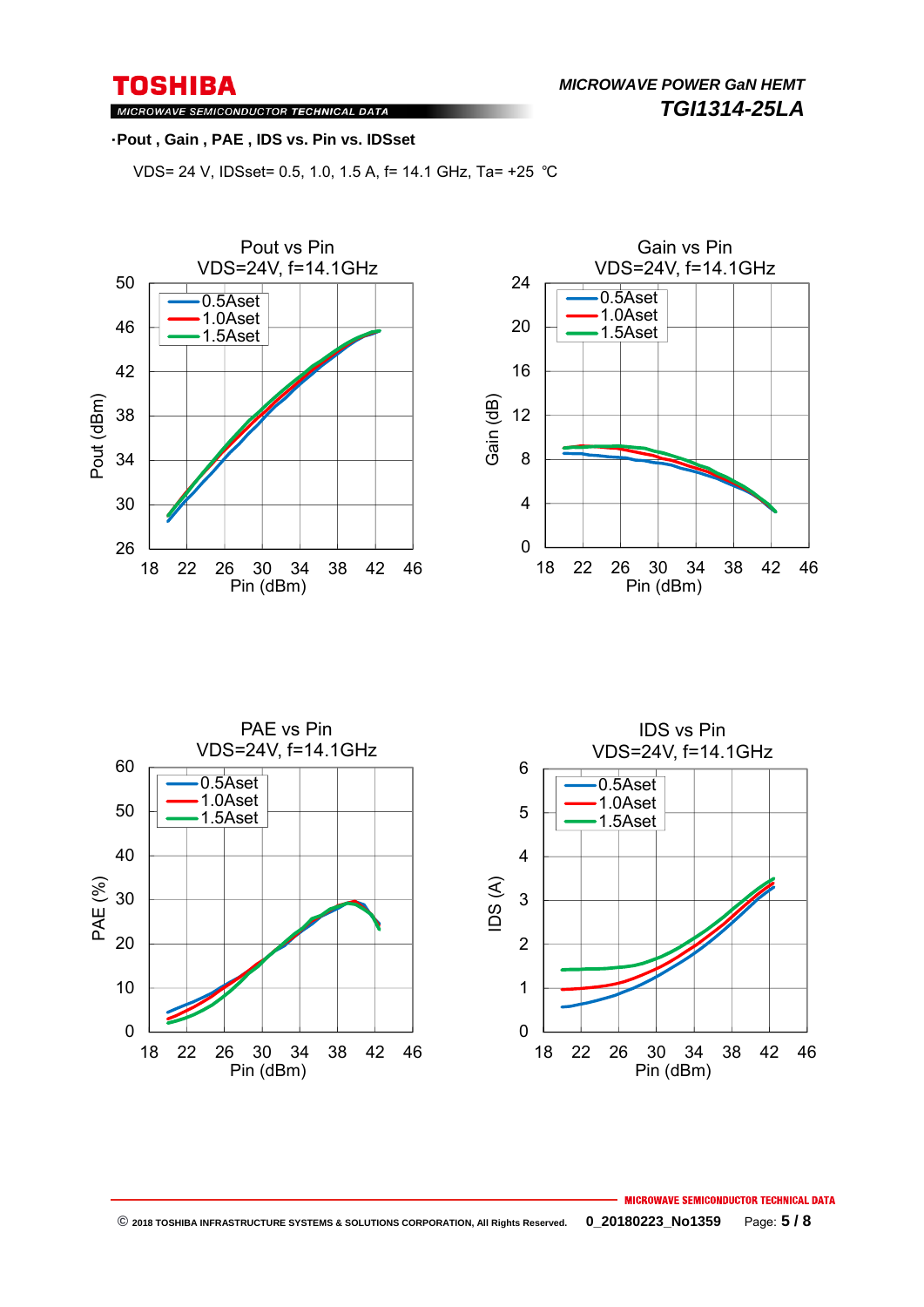MICROWAVE SEMICONDUCTOR TECHNICAL DATA

#### ・**IM3, IM5 vs. Pout vs. IDSset**

VDS= 24 V, IDSset= 0.5, 1.0, 1.5 A, f= 14.1 GHz, ∆f= 5 MHz, Ta= +25 ℃





#### ・**Pout vs. Frequency**

VDS= 24 V, IDSset= 1.0 A, Ta= +25 ℃



**MICROWAVE SEMICONDUCTOR TECHNICAL DATA**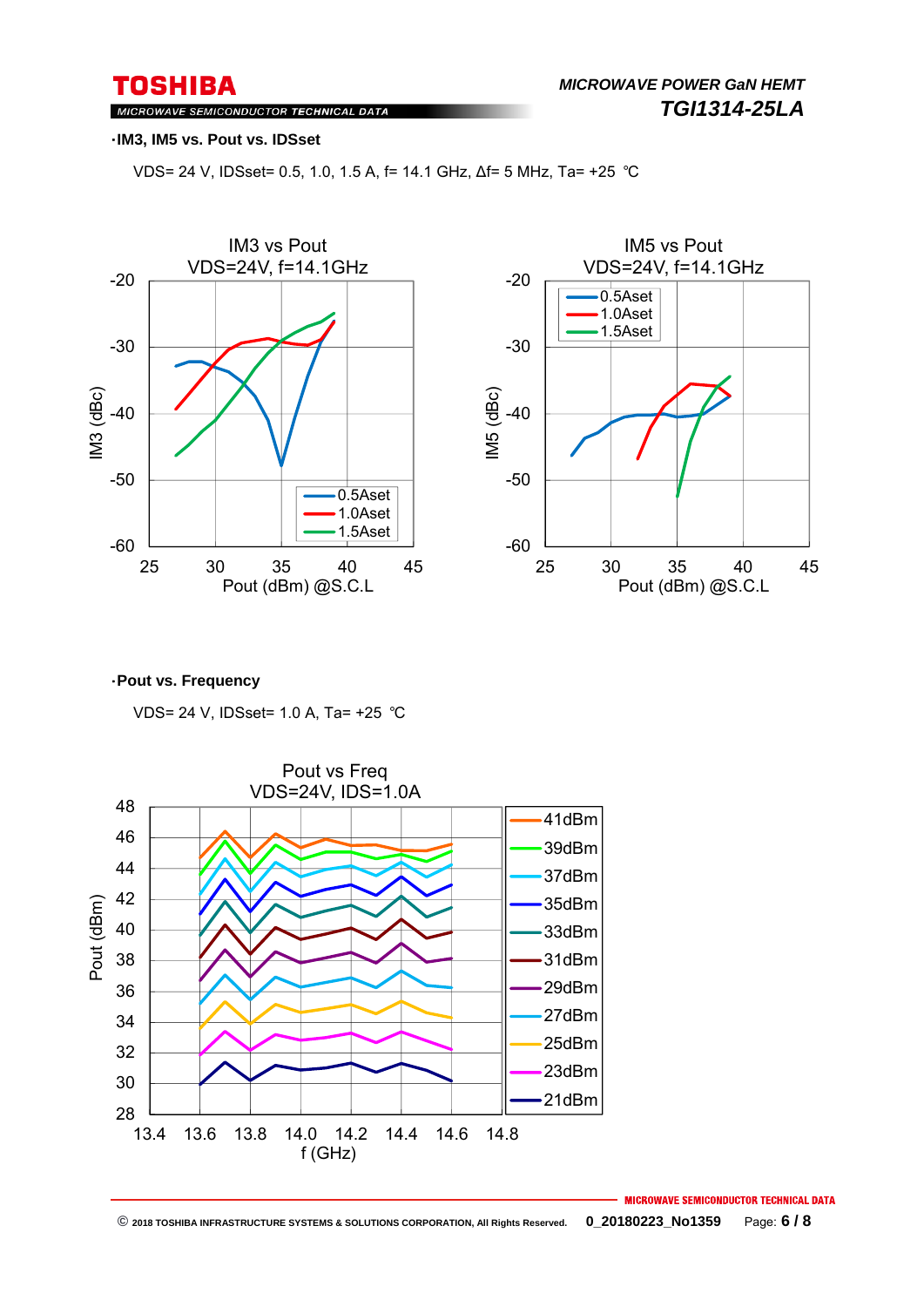### MICROWAVE SEMICONDUCTOR TECHNICAL DATA

#### ・**S-Parameters**

VDS= 24 V, IDSset= 1.0 A, f= 11.0 to 16.0 GHz, Ta= +25 ℃







### **MICROWAVE SEMICONDUCTOR TECHNICAL DATA © 2018 TOSHIBA INFRASTRUCTURE SYSTEMS & SOLUTIONS CORPORATION, All Rights Reserved. 0\_20180223\_No1359** Page: **7 / 8**